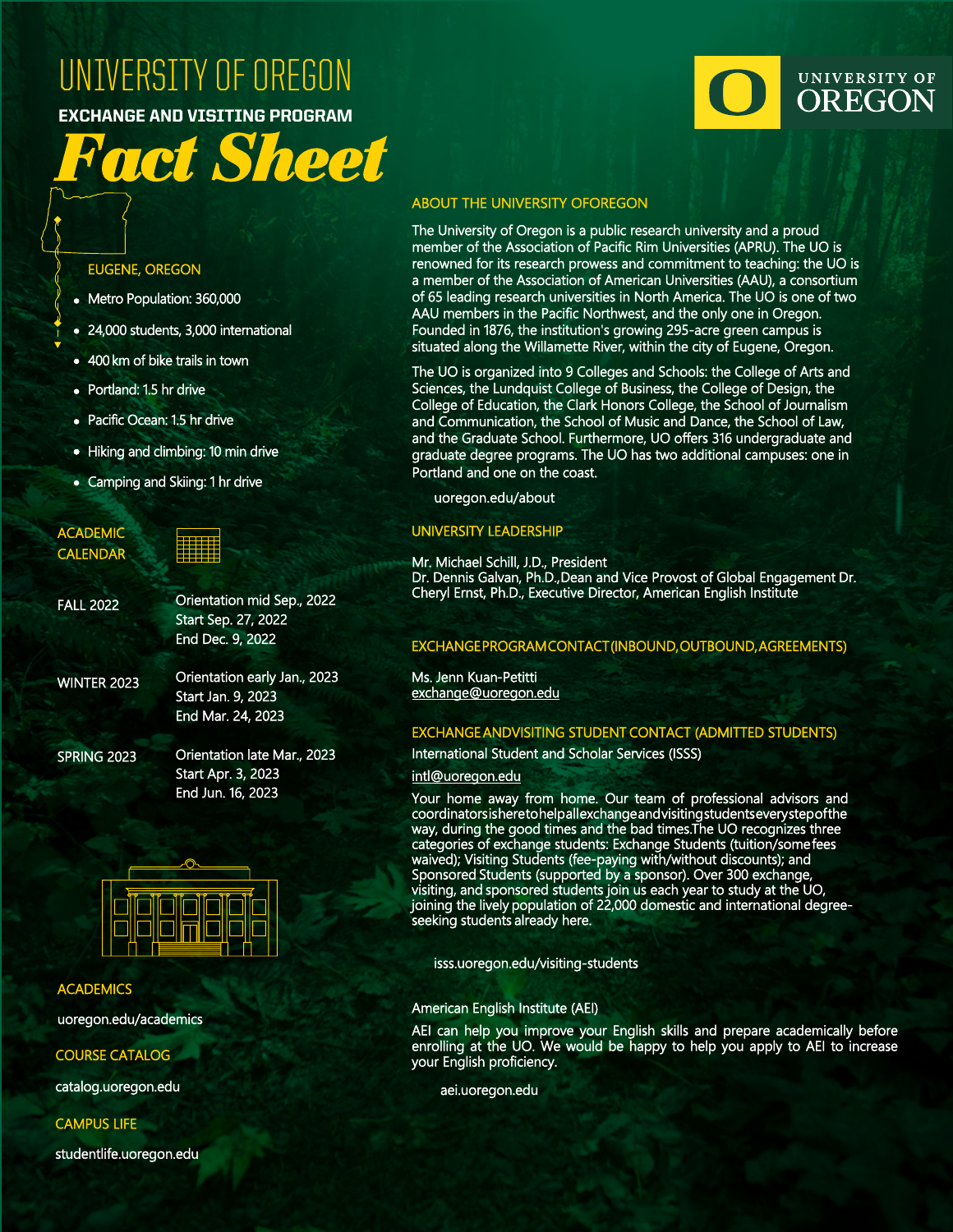#### **Academic Year 2022-2023**

| Contact Information           |                                                     |  |
|-------------------------------|-----------------------------------------------------|--|
| <b>Mailing Address</b>        | Oregon Hall, 300 W                                  |  |
|                               | 5209 University of Oregon                           |  |
|                               | Eugene, Oregon 97403                                |  |
|                               | <b>United States of America</b>                     |  |
| Telephone                     | +1 541-346-3206                                     |  |
| Contact (Inbound, Outbound,   | Ms. Jenn Kuan-Petitti                               |  |
| Agreements, and Balances)     | Global Engagement Program Coordinator               |  |
|                               | Division of Global Engagement                       |  |
|                               | exchange@uoregon.edu                                |  |
| Contact (Admitted Exchange or | International Student and Scholar Services          |  |
| Visiting Students only)       | intl@uoregon.edu                                    |  |
|                               |                                                     |  |
| Website                       | https://isss.uoregon.edu/exchange-visiting-students |  |

|                    | Academic Calendar                                                                 |
|--------------------|-----------------------------------------------------------------------------------|
| <b>Fall Term</b>   | Classes Start: September 27, 2022                                                 |
|                    | Classes End: December 2, 2022                                                     |
|                    | Finals Week: December 5-9, 2022                                                   |
| <b>Winter Term</b> | Classes Start: January 9, 2023                                                    |
|                    | Classes End: March 17, 2023                                                       |
|                    | Finals Week: March 20-24, 2023                                                    |
| <b>Spring Term</b> | Classes Start: April 3, 2023                                                      |
|                    | Classes End: June 9, 2023                                                         |
|                    | Finals Week: June 12-16, 2023                                                     |
| Orientation        | Incoming students should plan to attend international student orientation prior   |
|                    | to the start of their studies at the UO, generally the week before classes start. |
|                    | Exact dates will be shared with admitted students once they are confirmed.        |

#### Nomination Procedure

All students who intend to participate in an exchange or visiting student program **must be nominated by their home university/sponsoring agency.** Please submit *this form* for each student you intend to nominate by the deadlines below.

Information required to nominate a student: the student's full name, email address, major, period of study, and level of study.

| <b>Nomination Deadlines</b> | Fall Term: April 15             |  |
|-----------------------------|---------------------------------|--|
|                             | Winter Term: September 15       |  |
|                             | <b>Spring Term: November 15</b> |  |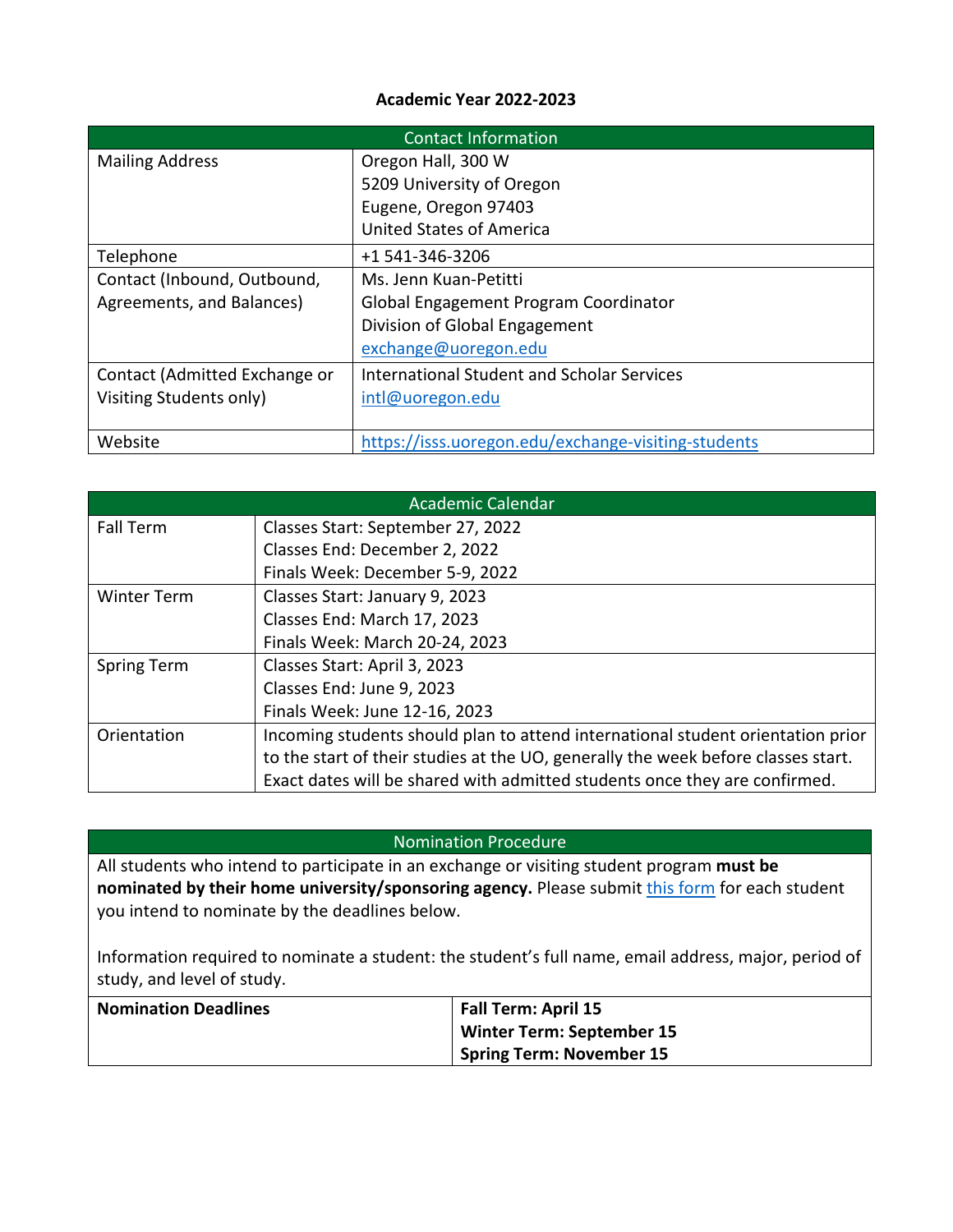#### Application Procedure

Once students have been nominated, they will be provided a link to the online exchange application. To complete their applications, students will need to provide the following supporting documents:

1. A photocopy of passport bio page. Passports should be valid for six months after the end of the student's study period.

2. Official Academic Transcript. If the transcript is not in English, please provide both a copy of the original document along with an English translation verified and approved by the host university program coordinator.

3. Official DET, IELTS or TOEFL score. The test must have been taken within the past two years. Students whose native language is English are exempt from this requirement.

**Note:** In order for the University of Oregon to verify English language scores, TOEFL and DET scores must also be submitted to the UO directly through the test provider (ETS for TOEFL, Duolingo for DET). Sending score reports is free for DET tests, but there is a 20 USD fee to send scores to the UO via ETS. **To avoid any delay in application processing, students must submit both a PDF of their score report and evidence that they have requested the scores to be sent to the UO through their ETS or Duolingo account, as applicable.** The UO's institutional TOEFL code is 4846.

4. A statement of purpose (one page or less).

5. Any and all financial documentation (please submit as one PDF file) attesting to the availability of sufficient resources to support all expenses not covered by the program.

6. [Course Preference Form.](https://uoregon-my.sharepoint.com/:b:/g/personal/jennk_uoregon_edu/EakWLn7z5TlMiGlfI9XrrM4BFvmTzFxZVlQiiD-FmDL44Q?e=IOVUB7) This form functions as a wishlist, not a guarantee. Students should register for courses as early as possible in order to secure places in their preferred courses.

*If Applicable:* If students plan to study Architecture, Design, Art, or Music Performance, they must provide a portfolio of their work

*If Applicable:* Admission of graduate exchange students is subject to the approval of the student's department. Graduate students may be asked for additional documents during application screening.

| <b>Application Deadlines</b> | Fall Term: May 1              |  |
|------------------------------|-------------------------------|--|
|                              | <b>Winter Term: October 1</b> |  |
|                              | Spring Term: December 1       |  |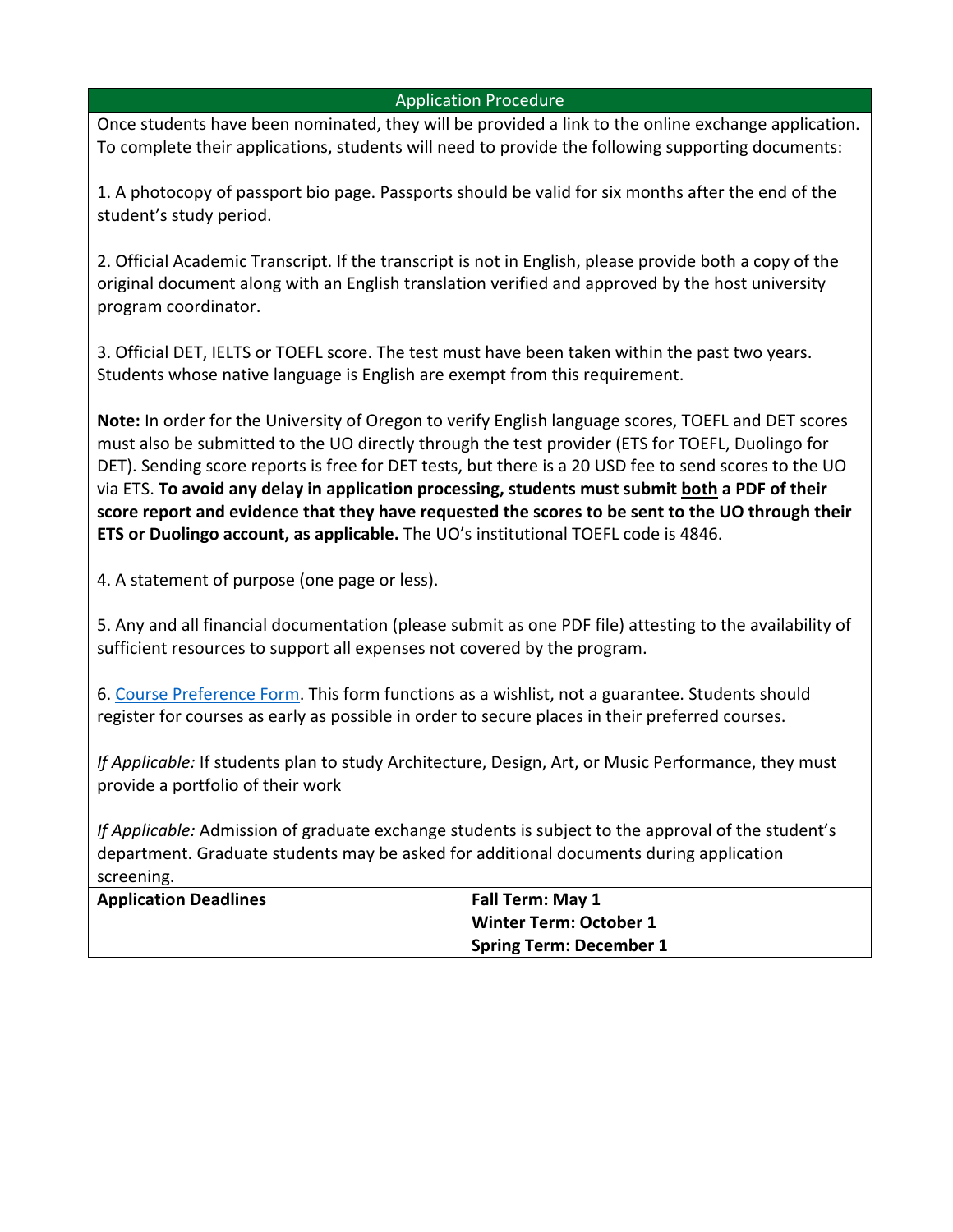#### Academic Requirements

All students applying to study at the University of Oregon should have a minimum GPA of at least **2.5 on a 4.0 scale**.

#### English Language Proficiency Requirements

All students applying to study at the University of Oregon must satisfy the UO's English language proficiency standards. The UO accepts the following tests: TOEFL, IELTS, DET. Students must submit official test scores that are less than two years old.

| <b>Test</b>      | <b>AEI Intensive English</b> | Undergraduate | Graduate |
|------------------|------------------------------|---------------|----------|
| <b>TOEFL IBT</b> | 60 or below 60               | 61            | 88       |
| <b>TOEFL PBT</b> | 499 or below 499             | 500           | 575      |
| <b>IELTS</b>     | 5.5 or below 5.5             | 6.0           | 7.0      |
| <b>DET</b>       | Below 100                    | 100           |          |

#### Course Information

Once exchange and visiting students are offered admission to the University of Oregon, they will receive information about how to register for courses. Before students are able to access the course registration system, they will need to complete several requirements. Students are encouraged to complete these requirements as soon as possible to avoid any delays in course registration. The requirements are:

- 1. Claim their [DuckID](https://duckid.uoregon.edu/)
- 2. Submit the [Insurance Compliance](https://health.uoregon.edu/insurance-requirements) form in the [myUOHealth Portal](https://health.uoregon.edu/myuohealth)
- 3. Submit proof of [required immunizations](https://health.uoregon.edu/immunization-requirements) in the [myUOHealth Portal](https://health.uoregon.edu/myuohealth)

Each course at the UO is assigned a course level. Courses numbered 100–499 are undergraduate courses; 100–299 are lower division (first- or second-year level), and 300–499 are upper division (third- or fourth-year level). Upper division courses are generally more rigorous and are more likely to have pre-requisites. Courses numbered 500 and above are graduate-level courses.

Exchange and visiting students can take courses both inside and outside their academic major. Popular courses and upper division courses may fill up very quickly, so students are encouraged to be flexible with their course selections and register for classes as soon as they can. Course registration is on a first-come first-served basis.

Students may view the courses most recently offered at the UO [here.](https://classes.uoregon.edu/duckweb/hwskdhnt.schedule_of_classes) Please note that the courses offered may change from year to year and from term to term. Students are responsible for determining if they are eligible for the courses they intend to take.

#### **Restrictions:**

• Some courses at the UO have pre-requisite requirements. Pre-requisite requirements will be noted on the course page. Exchange students will need to be able to demonstrate that they have sufficient academic background and preparation to be successful in courses with prerequisites.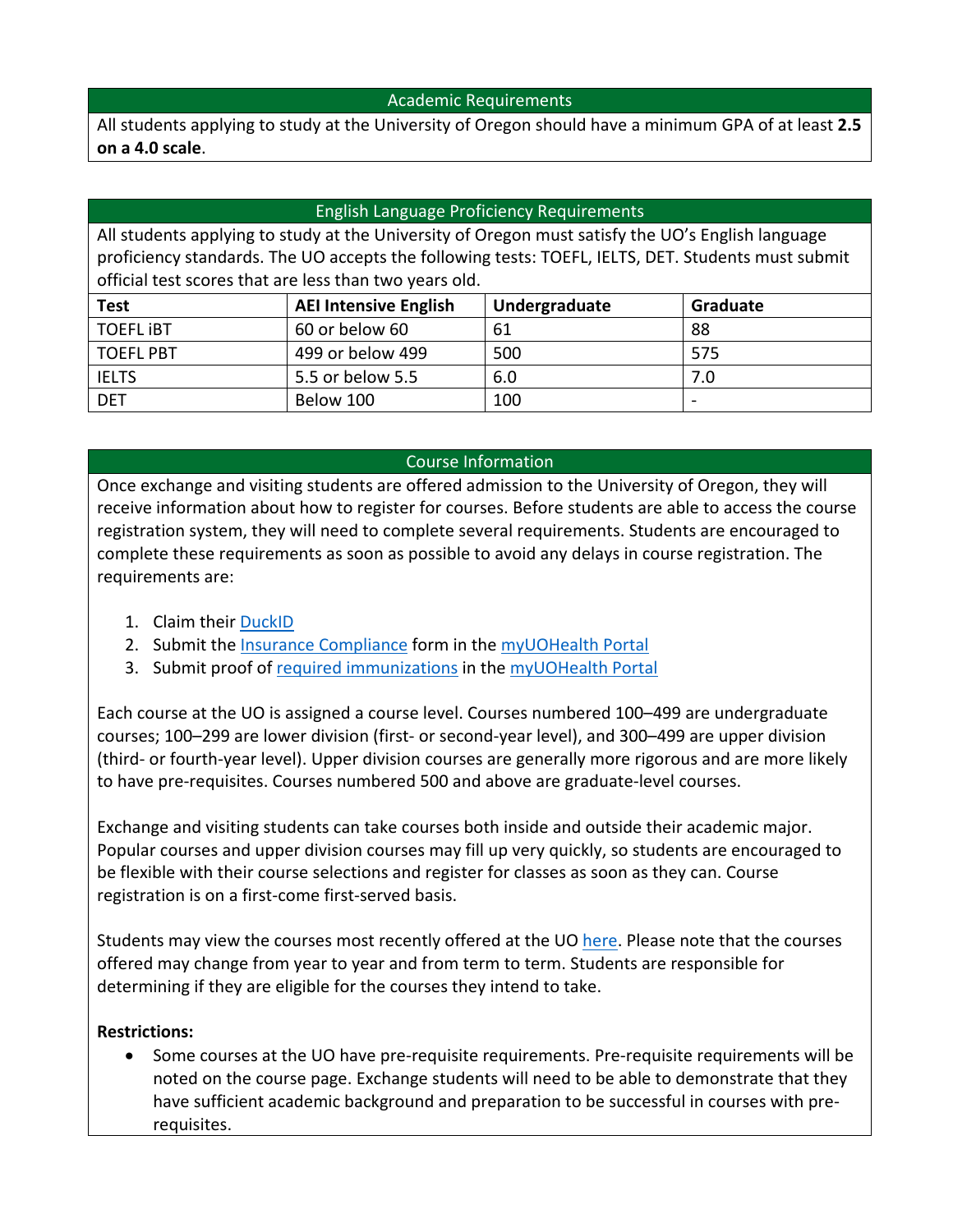- Some courses are restricted to students in a specific major
- Exchange students are not eligible to take graduate-level courses in the School of Law

#### **Fees:**

• All business courses and some art, architecture, biology, dance, sports and outdoor classes have special fees to pay for lab equipment, special programs, trips, supplies, or studio fees: these costs range between \$20 to \$100 and are not covered by the exchange program's tuition waivers. Students will be responsible for paying these additional course fees

To confirm if courses have restrictions or additional course fees, students should pay close attention to the "Notes" sections of the course page.

**In order to remain in compliance with their visa status, undergraduate students must enroll in a minimum of 12 credits per term, and graduate students must enroll in a minimum of 9 credits per term.**

#### Health Insurance

All international students enrolled at the University of Oregon are required to hold comprehensive health insurance. International exchange and visiting students will be automatically enrolled in the UO's [International Student Plan.](https://health.uoregon.edu/international-student-plan) Students will be required to pay the cost of the insurance plan, which is approximately **996 USD per term (2,988 USD for a full academic year)**.

International students with existing insurance which meets or exceeds the university's standards may request an insurance waiver. To be approved for an insurance waiver, students must provide proof of health coverage which meets the following criteria:

- Coverage must begin on or before the first day of the academic term in which they are enrolled and extend through the entire term, including any UO approved vacation or medical leave terms
- No maximum benefit for coverage (there can be no cap on the amount of coverage)
- Deductible of \$500 or less per accident or illness per year
- Medical evacuation coverage of at least \$50,000
- Repatriation coverage of at least \$25,000
- No exclusions, including: pre-existing conditions, accidents, hospitalizations, ER visits, pharmacy benefits, pregnancy care, etc.
- Co-insurance of 20% or less
- The plan must be a federally certified, US-based plan (or university approved plan), compliant with the Affordable Care Act (ACA), and provide coverage for all services included in the Oregon Benchmark Plan.
- Foreign travel medical insurance plans will not be accepted.

Please note that the waiver requirements are very strict. If a student's health insurance plan fails to meet each of these requirements, they will be denied an insurance waiver and will remain enrolled in the UO Health Plan.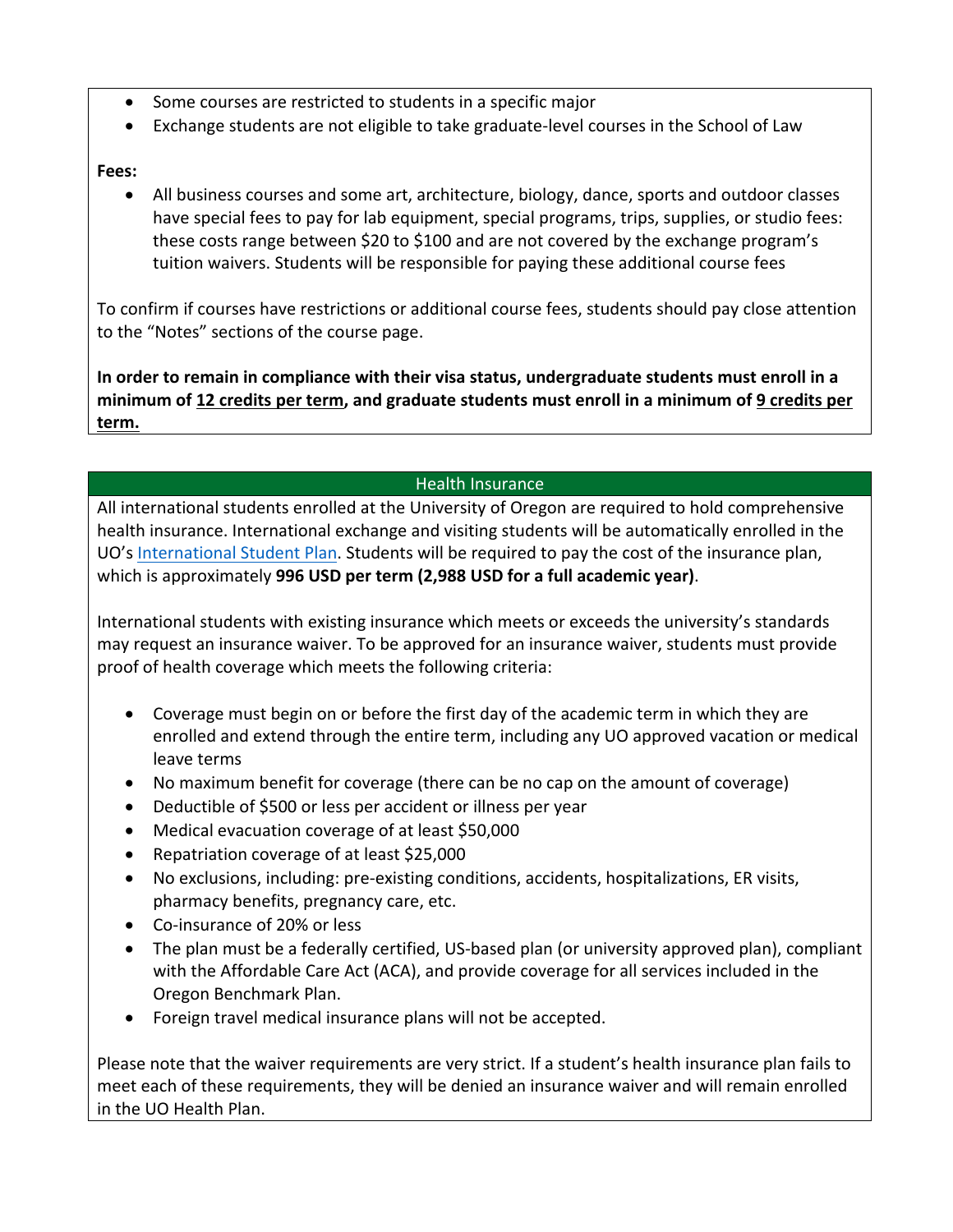#### **Immunizations**

In an effort to maintain a healthy campus, the University of Oregon has required vaccines and highly recommended vaccines. These vaccines address vaccine-preventable diseases that are often seen on college campuses. Exchange students are highly encouraged to satisfy UO immunization requirements before arriving on campus. University Health Services can also administer these vaccines to students once students arrive in the US, but this will delay course registration. See [Costs](https://health.uoregon.edu/costs-services)  [for Services](https://health.uoregon.edu/costs-services) for vaccine prices. Immunization for measles is required by the State of Oregon.

**A hold will be placed on the registration process of students who are not compliant with measles, mumps, and rubella (MMR) requirements.** For international exchange students, the hold will be placed on registration prior to their first term at the University of Oregon. For more information about required immunizations, please visit [this page.](https://health.uoregon.edu/immunization-requirements)

**[COVID-19 vaccination](https://coronavirus.uoregon.edu/vaccine) is required as of Fall 2021.** In addition, effective November 8, 2021, the U.S. implemented a [global requirement](https://www.cdc.gov/coronavirus/2019-ncov/travelers/proof-of-vaccination.html) that "noncitizens who are nonimmigrants" traveling to the United States by air from any part of the world establish that they are fully vaccinated, with some limited exceptions.

#### Accommodation

Exchange and visiting students may choose to live in on-campus residence halls, university-owned apartments, or in off-campus housing. Students are responsible for arranging their own housing. Costs may vary quite significantly depending on where a student chooses to live.

On-campus residence halls:<https://housing.uoregon.edu/halls> University apartments:<https://apartments.uoregon.edu/> Off-campus housing:<https://offcampushousing.uoregon.edu/>

Students will be able to register for university housing (both residence halls and apartments) after they are admitted to the UO.

#### Student Visa

Exchange students at the University of Oregon will need to apply for a J-1 student visa to study in the US. Once students are admitted, a DS-2019 is issued by the UO based on the student's admission to the University of Oregon and evidence of financial support. The DS-2019 is required to apply for a J-1 visa and is a required document for entry to the U.S. Students must keep their DS-2019 with their passport. The DS-2019 is sent with the student's official letter of admission.

Students may enter the U.S. up to 30 days before the DS-2019 program start date; not earlier! Students should carry their passport and visa, DS-2019, and letter of admission. Admission to the U.S. should be a smooth experience if everything is prepared in advance.

Additional information:

<https://isss.uoregon.edu/j-1-students> <https://j1visa.state.gov/participants/how-to-apply/interviews-documents/>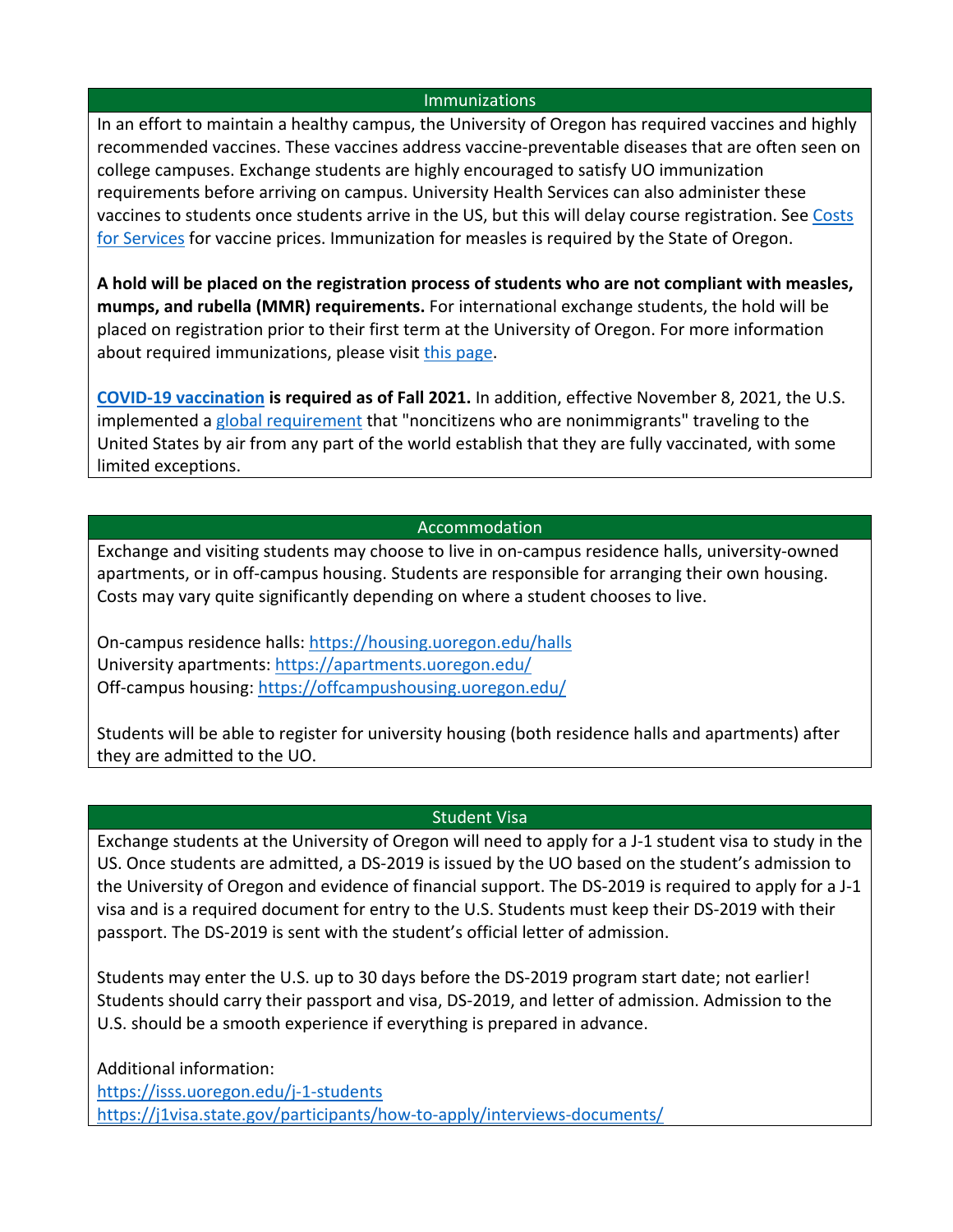#### Financial Information

Most students who participate in exchange or visiting student programs at the University of Oregon will incur some fees that will be charged to their student billing account in Duckweb. **Some of these fees may be waived for their program, while others will be the student's responsibility.** For detailed information about the fees associated with the program and which fees students must pay, please review the "Cost Estimate Sheet."

**To avoid unexpected late fees or interest fees, exchange and visiting students should contact the exchange coordinator at [exchange@uoregon.edu](mailto:exchange@uoregon.edu) as soon as possible with any questions about the fees on their billing account.**

| <b>Bill Notifications Sent to</b> | Fall Term: September 17       |
|-----------------------------------|-------------------------------|
| Students                          | Winter Term: December 17      |
|                                   |                               |
|                                   | Spring Term: March 17         |
| <b>Payment Deadlines</b>          | <b>Fall Term: October 1</b>   |
|                                   | <b>Winter Term: January 1</b> |
|                                   | <b>Spring Term: April 1</b>   |

#### **Transcripts**

After the end of a student's study abroad program, the UO will email an official transcript to the home university coordinator. Hard copies may be requested if needed. Please ensure the mailing address listed in your nomination is the address where official academic transcripts should be sent.

#### Campus Life

There are many ways for exchange and visiting students to get involved at the University of Oregon, including joining student groups, attending on-campus events, participating in intramural sports, or visiting the Multicultural Center or Mills International Center.

Campus Life:<https://studentlife.uoregon.edu/campuslife> Mills International Center:<https://mills.uoregon.edu/> Friendship Foundation for International Students:<https://ffisoregon.org/>

#### Social Media

University of Oregon <http://uoregon.edu/> <https://www.facebook.com/universityoforegon/> <https://www.instagram.com/uoregon/?hl=en>

UO International Student and Scholar Services <https://isss.uoregon.edu/> <https://www.facebook.com/UOISSS/> [https://www.instagram.com/uo\\_isss/?hl=en](https://www.instagram.com/uo_isss/?hl=en)